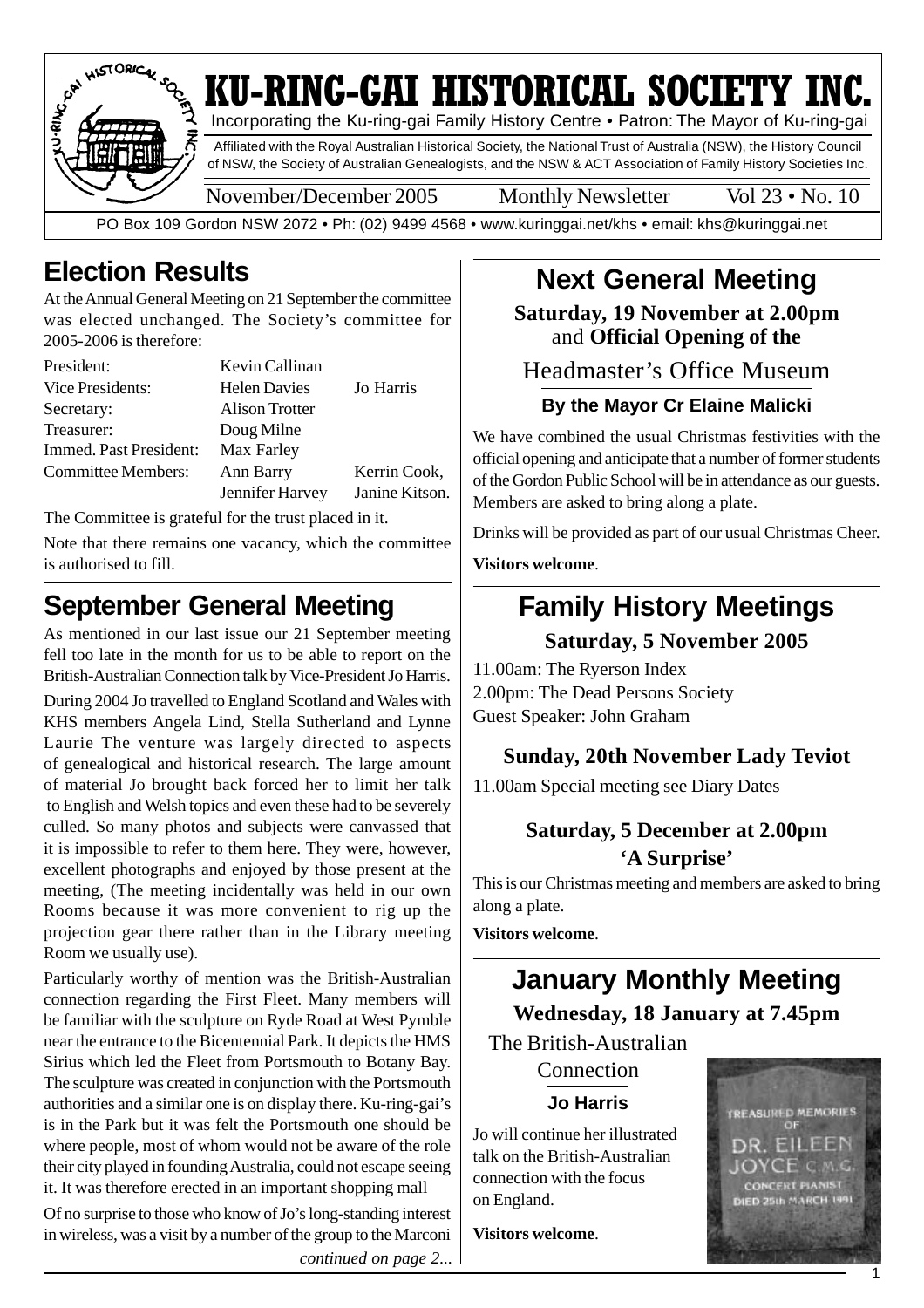*...continued from page 1*



Wireless Station outside Carnarvon from where, on 22 September 1918, the first wireless message was sent from Wales to Australia. Jo's enthusiasm to promote recognition of this feat cause her to recruit a number of members on 22 September to help commemorate it at the monument on the corner of Stuart and Cleveland Streets at Wahroonga where the message was received. An interesting talk indeed.

– by *Max Farley*

#### **'Old Government House and its Domain at Parramatta'**

Our speaker for October, Sue Rosen gave a remarkable oral and pictorial presentation about Old Government House and its Domain at Parramatta. She shared first hand accounts relating to Old Government House at Parramatta and as she spoke, a richer understanding emerged.

We heard how the original building program for Government House was highly structured with as many as 90 men working on the project at any time. Sue talked about the 'Rouse Returns' that documented all public works of the time. These were detailed records of building accounts under Governor Macquarie and were kept between 1808 and 1820 and are still available today, however unfortunately, they are incomplete. They indicate a sophisticated scheduling of work both within and between the various projects, which were run in parallel. Records show that some materials were recycled such as door hinges and bricks, although this was more through scarcity of resources rather than for conservation reasons. Sue spoke of buildings have different uses over the years, such as the dairy precinct which is thought to have originally been a malt kiln during the time of Governor King, making it the first brewery in the colony.

In April 1788, Governor Phillip selected the site at Parramatta because of its arable land and fresh water supply. He established a thriving farm on which the fledging colony relied for its survival. Wheat, oats, barley and corn as well as fruit, vegetables and cattle flourished. Over the years, Government House has had many roles including being a somewhat run down boarding house

Parramatta Park was used extensively for picnics, gala days, athletic carnivals and military displays and even a racing car track. The Cavalry drilled there for years and it was a favourite of Church groups for baptisms. In the mid 1860s there was even a small zoo within the Park. In 1914, the Olympic Carnival was held in Parramatta Park.

Between 1890's and the mid 1950s, an area of the river known as 'Little Coogee' was used for boat racing, night swimming, sailing and scantily clad bathers! Bathing was prohibited on Sundays with the local Argus newspaper declaring 'Continental Sundays were not for Parramatta'.

Sue paid tribute to her sponsor Caroline Simpson and generously shared her beautifully presented and recently published book entitled 'Old Government House and its Domain at Parramatta'.



– by *Alison Trotter*

## **Preservation Training**

The Society is confident that the application for a grant to implement the recommendations of the preservation Survey completed last year will be approved and that the preservation training provided for in the grant application program will also be approved. The dates for this training are not yet definite and the training may be carried out either in December or early in the New Year. The training will focus upon preserving and conserving paper-based records, including photographs, and will cover both theory and practical aspects.

Members will also be provided with training on the administrative processes adopted by the Society to implement 'best practice' methods of preservation of the Society's archive collection.

Trainees will be expected to undertake a program of work to rehouse and preserve the Society Collection. **Please register** your interest in participating in the training by including your name on the white board in the Research Centre. You must register so that we can contact you regarding actual dates for the training.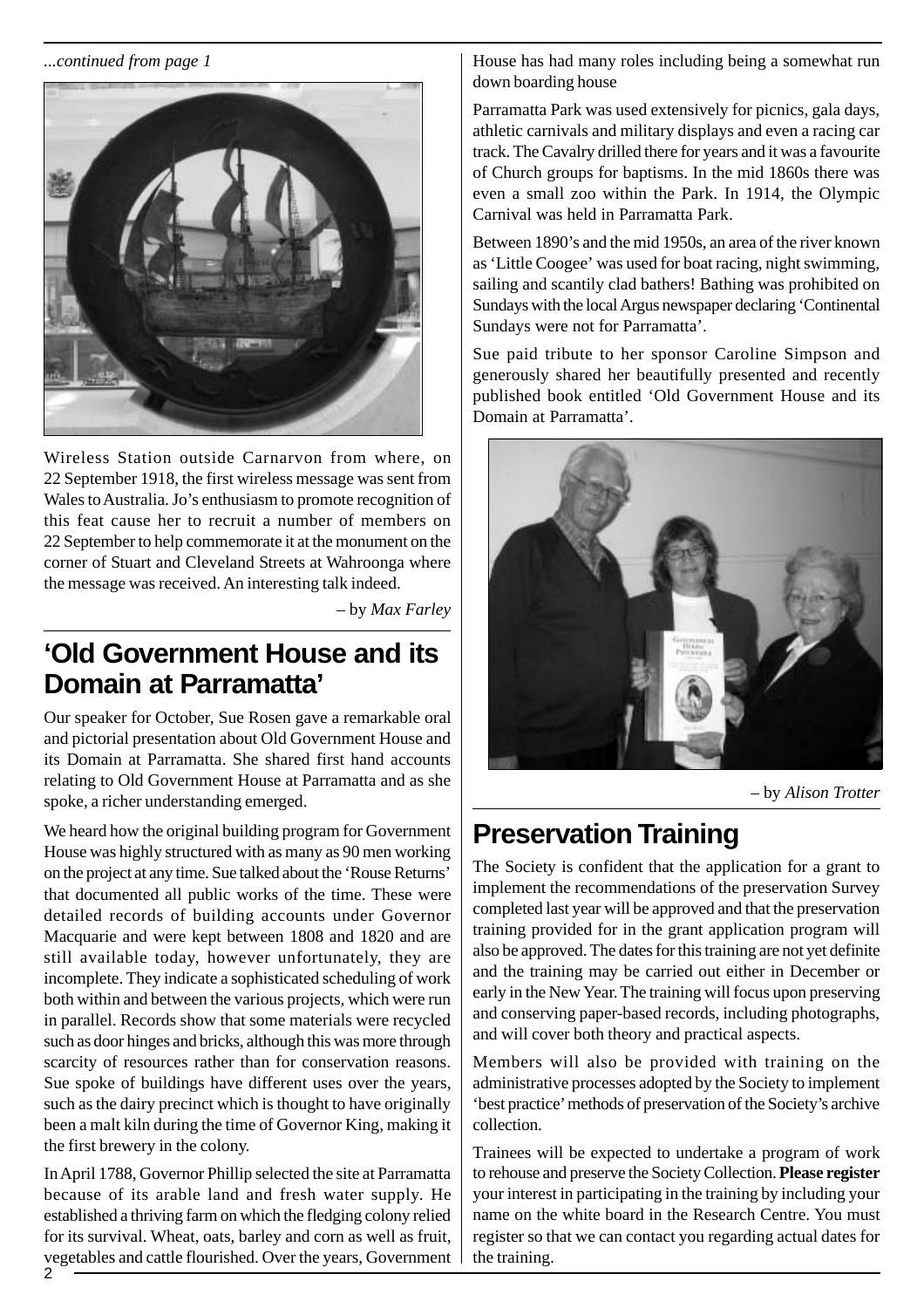#### **Tulkiyan Ceramics Opening 5 & 6 November**

Please note that the property will be open from 11am – 3pm on both days of this weekend. (**NOT** 10-4 on the Saturday as previously advised).

The house and ceramics exhibition will be open for tours at 12.30pm following the Ceramics seminar on Saturday 5th Nov, and 11-3 on Sunday 6th.

Entry to the Saturday seminar is free, but will be limited to the first 40 arrivals.

#### **Phone 9498 3754 for reservations.**

#### **Quiz**

- 1. The North Shore railway opened in 1890. All the railway stations except Killara and Warrawee opened that same year. Killara opened in 1899. J G Edwards known as the 'Father of Killara' chose the name 'Killara'. What does Killara mean?
- (a) Permanent, always there (b) Green fields (c) Peaceful
- 2. 'Echo Point' is in Ku-ring-gai'. True or false?
- 3. Pentecost Avenue in Turramurra celebrates the Jewish Harvest Festival. True or false?
- 4. The poet Dorothea Mackellar was brought up in Kuring-gai. True or false?

## **New Acquisitions**

I REMEMBER, I REMEMBER (1998) and I REMEMBER, I REMEMBER TOO (2003). Individuals' recollections of earlier times in Woollahra. Published by the Woollahra Municipal Council. Donated by Janet Robinson.

WAVERLEY AND SOUTH HEAD CEMETERY TRANSCRIPTIONS. CD (2005). Prepared by the Society of Australian Genealogists. Purchased.

## **ACTing up in the ACT-Tour Report**

The moon was bright , the still night air was clear and cold! A perfect setting for our ghostly torchlight tour of the oldest Burial Ground in the ACT and a fitting end to the most interesting programme of events Jo had arranged for our first day.

Burials at St John's Churchyard date from 1844 and an excellent tour was provided by June Penny and Jan Grant of HAGSOC. They had interesting tales to tell about many of the people buried there – the Campbell family of Duntroon , William Shumack a Weetangera farmer, Flying Officer Francis Ewen who was killed when his plane crashed during the fly-past at the opening of the first Parliament House and Vicount Dunrossil who died in 1961 during his term as Governor General of Australia.



During the afternoon we were privileged to have tours of the National Library and the National Archives and June Penny guided us on a tour of the city and the Embassy area.

The National Library is a most impressive facility, particularly for those encountering it for the first time. Our tour guide, Ian Morris, explained the various aspects of the library and records held, emphasising those areas relating to family history research. At the National Archives we were rather nervously awaited by Neil Sharkey who was about to give his very first talk and tour to visitors, but by question time he had begun to warm to his subject. He provided some fascinating examples, particularly of Service record sheets, pointing out the differences in style, format and content between Navy, Army and Air Force documents.

The Sunday programme began appropriately with a Presbyterian Church Service at St Andrews where the baptism of three infants during the service added a special touch. After the service Alison Aitken, and Mary Petersen spoke briefly about the history and architecture of the building and of the Ku-ring-gai connection to the Gillespie family, who were generous donors to the church.

After the usual satisfying alfresco lunch provided by Prymer Tours we were welcomed at the Heraldry and Genealogy Society of Canberra, where we were given a tour of their excellent research centre and treated to a most interesting talk by Geoff Burkhardt, on the 'Genealogical Significance of Schools of Arts and Mechanics Institutes'. He pointed out that these establishments were usually the centre for all community activities and that the records kept for the Lending Library and various social and administrative meetings, can be a rich source of historical information for family researchers.

We left Canberra after a reflective visit to the Australian War Memorial and the journey home was enlivened by much disputation over the marking of two quiz sheets and by a quite unpredictably frivolous video film apparently aimed at the Zebraphile community!

That the weekend was so enjoyable and instructive was entirely due to the hard work, efficiency and good humour of Jo Harris. I am sure everyone would join in saying; Thank you Jo!

– by *Angela Lind*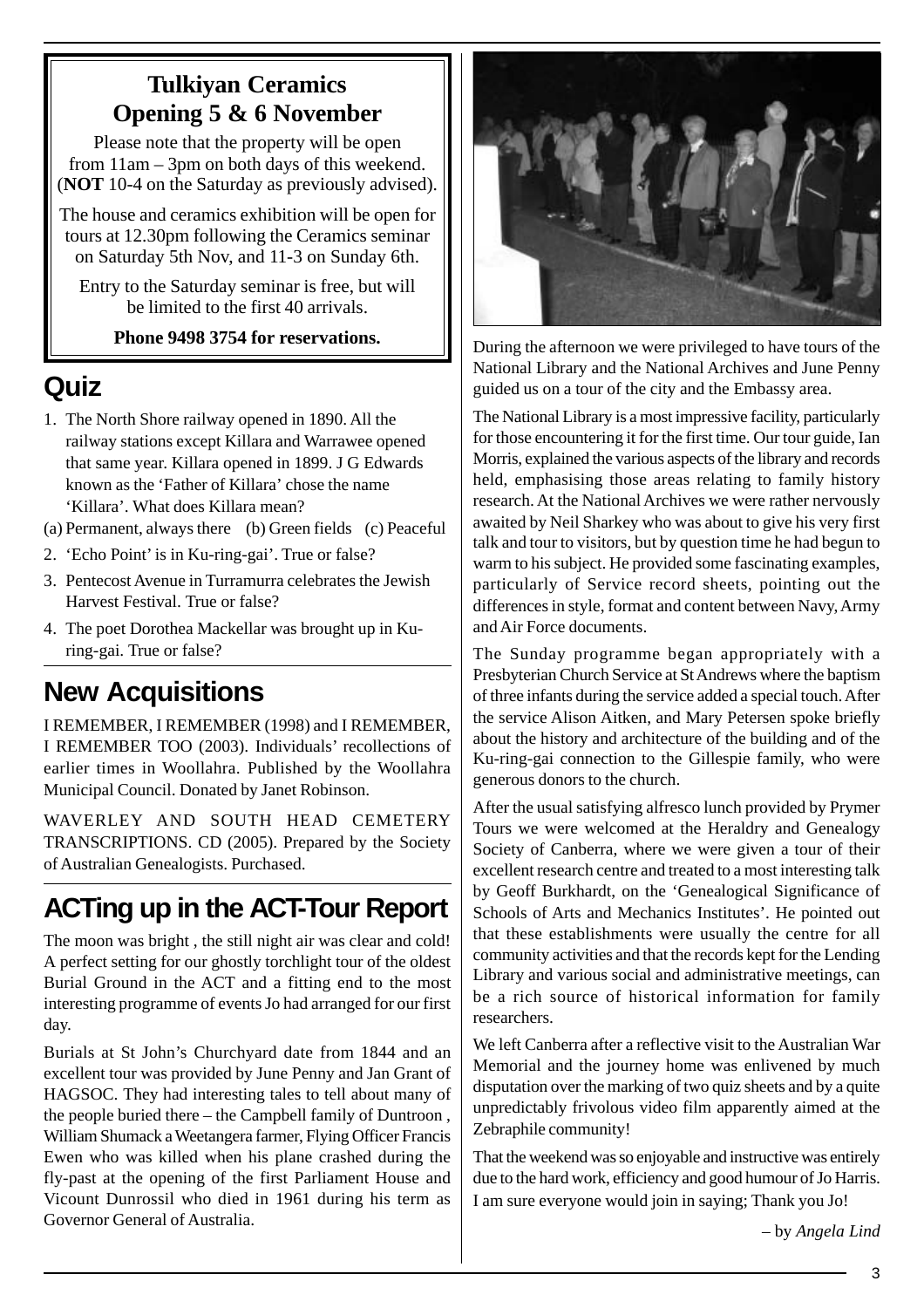# History Notes

## **A Creative Duo**

#### **Frank and Margel Hinder**

All communities have harboured many individuals whose creativity has been recognised in their particular field but not greatly in their own community. In the case of Frank and Margel Hinder, Ku-ring-gai was home to an outstanding husband and wife duo whose names would be known only to a few Ku-ring-gai residents today.

Frank was a painter and his wife Margel a sculptor. They lived and worked together, mostly in a secluded battle-axe block in Nelson Street, Gordon. Their home was designed for them in 1951 by Ku-ring-gai architect Sydney Ancher the winner of the 1945 Sulman Award. Frank and Margel worked creatively side by side for over 60 years predominantly from the 1930s through to the 1980s.

They came from vastly different backgrounds. Frank was born in 1906 in the Ashfield area and his interest in art was no doubt inherited from his father, Dr Henry Hinder, who was himself an amateur painter. Frank's connection with Ku-ringgai came through his mother Enid Pockley. Enid was a daughter of Captain Robert 'Kid Gloves' Pockley who built the once well known home Lorne in Killara and was Sydney's Harbourmaster at the time of the Dunbar disaster.

Margel on the other hand had no family connection at all with Australia let alone Ku-ring-gai. She was born Margel Harris in Brooklyn, New York in 1906. Her family was musical but her interests were directed more towards sculpture. She studied at the School of Fine Arts in Buffalo, New York, the Allbright Art Gallery and the School of Fine Arts in Boston.

Frank went to America at the age of 21 to train as a commercial artist. He and Margel met two years later in 1929 at a summer painting camp in America. Both were only 23. Their romance blossomed and they married in America in 1930. For several years they lived and worked there and in New Mexico studying, working and teaching before coming to Australia in 1934. They frequently worked together and but nevertheless strenuously pursued their own activities - he in painting, she in sculpture. Frank, no doubt with his tongue planted in his cheek, complained that Margel's noisy hammering when fashioning a sculpture played havoc with his own concentration. One venture in which they worked together was in the Camouflage Section in WWII

Early in their life together Margel encouraged Frank to broaden his horizons beyond commercial art and his career is proof he heeded her advice. Frank's interests became many faceted. He not only painted in various media including oil, tempera and watercolour but also ventured into teaching, designing sets for the theatre (he was President of the Australian Stage Designers Association), and was a Trustee of the Art Gallery of NSW. He was President of the Contemporary Arts Society of NSW in 1956. His Awards included winning the Blake Prize in 1953 and he is represented in the National Gallery of Canberra, Victoria, NSW, and WA Galleries and in the Australian War Memorial.

Margel's achievements are impressive too. As she has encouraged Frank to widen his interests she in turn credited him with having been amongst the most influential persons in her life. As her career blossomed she enjoyed many competitive achievements including the Contemporary Arts Society's Madach Prize (1955); the Society's Clint Prize (1957); First Prize in the Newcastle Fountain Competition (1961) and the Reserve Bank Sculpture Competition (1962). She also won the Blake Prize in 1961, the only time it was awarded for sculpture. Her sculptures are or have been at Northpoint in North Sydney, the Woden Town Square in Canberra, the Telecommunications building in Adelaide and the Deakin University in Geelong. She designed the Captain James Cook Memorial Fountain in Newcastle (1961-1962).



*'Sculptured Form'. Created in 1970. Located in the Town Square at Woden in the ACT. Comment in 'Works of Art in Canberra' published by the National Capital Development Commission in 1980 is that 'By polishing the aluminium surface to a soft patina, and allowing it to bulge around the middle, the sculpture resembles a large soft heart, appearing to be made of several chambers but actually one connected and vital whole'.*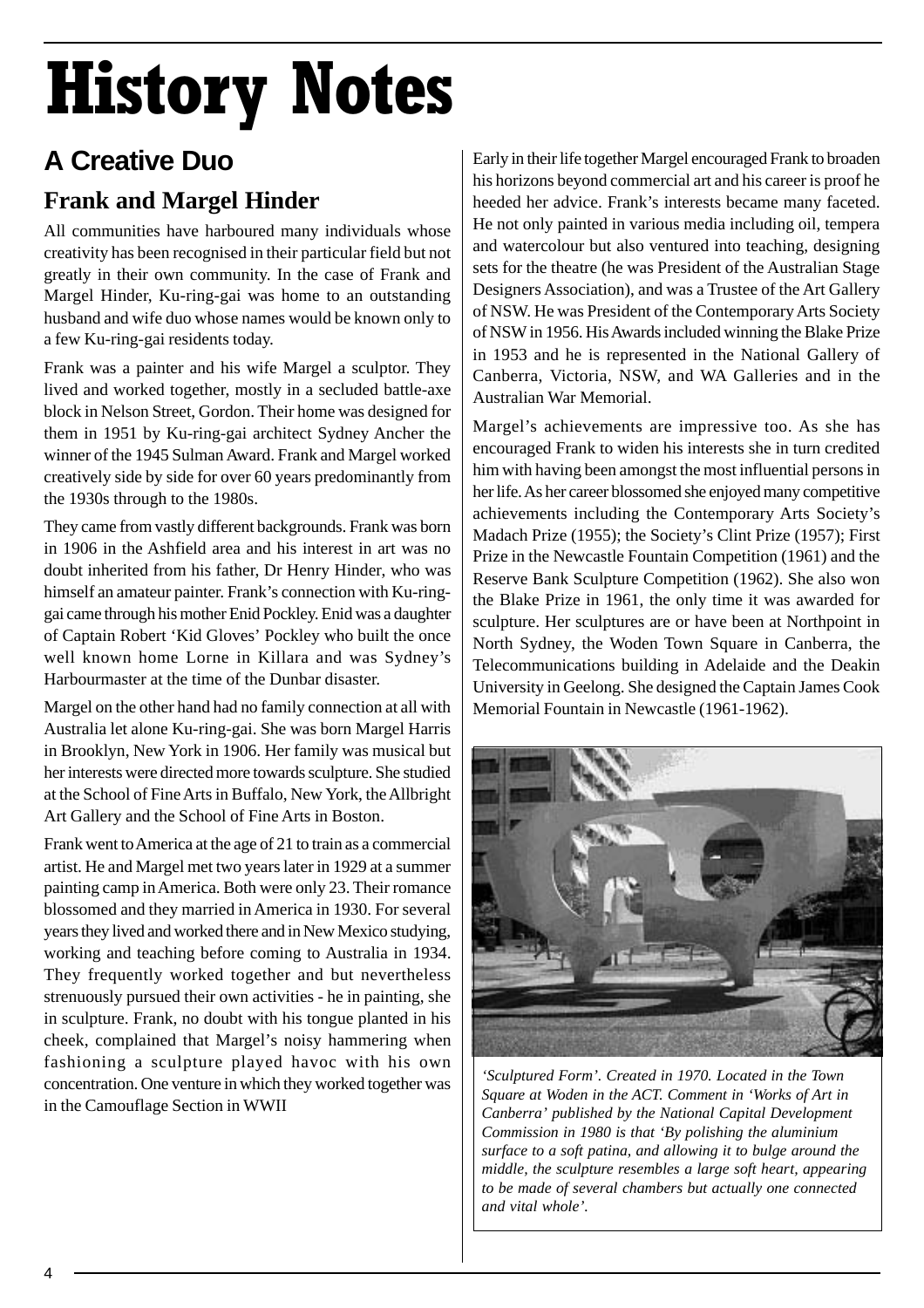As is so often the case in the art world their advanced concepts aroused the ire of practitioners who preceded them. They had to face the critical views of people such as Howard Ashton (who said Frank's work was like 'Bartok, the smell of drains') and Lionel Lindsay. As it happened they were pleased indeed to have Frank's work likened to Bartok. The huge gap that existed between the vision of the Hinders and the opinions of other commentators in the early artistic life of the Hinders was reported in an article in Art and Australia in 1992. Frank and Margel told how Douglas Stewart had said that the centre of contemporary art in Australia was Norman Lindsay's studio in Bridge St. Frank and Margel recounted they did not even know where Norman Lindsay's studio was, let alone regard it as the centre of contemporary art.

Frank and Margel were both honoured, being awarded the AM (Member of the Order of Australia) - Frank in 1978 and Margel in 1979.

Frank died in 1992 and Margel in 1996. They are together in the cemetery of St John the Evangelist at Gordon.

– *Max Farley*

#### **Queen Narelle**

Narelle Avenue in Pymble has an interesting history. An artist and civil engineer, Donald G G Commons, was born in New Zealand c1853 and came to Australia c1875. As an engineer he worked in building the North Shore railway and in the process was attracted to the Mona Vale Rd area. In 1888 he bought property not far from the railway and was to live there the rest of his life. His wife had a sister, Narelle, who spent much of her young life on the property. She was a nursing sister in WW1 and died at sea in 1918 returning to Australia suffering from an infection from a scratch she received on her cheek by a leaping fish on the Tigris. After the War, Commons gave an 'avenue' within his land to Ku-ring-gai Council on condition that no beautiful tree on it be touched. Council asked him to name the avenue after a fallen soldier and he chose Narelle. Narelle is an aboriginal word used in the Lake Wallace area meaning 'song birds'. The September 1977 issue of the HISTORIAN says Queen Narelle and King Merriman were the last heads of the tribe.

> – *Information drawn from the Society's Ku-ring-gai Families Database (KFD*)

#### **Grandview**

Most residents are aware of the old two-storey stone building on the western side of the Highway near the top of Pymble Hill but not all, particularly newcomers to Ku-ring-gai, would know of its history. *Grandview* as it is appropriately called, has had much written about it elsewhere which more curious readers may wish to uncover. Nevertheless a few words here may be worthwhile. It now seems likely *Grandview* was built by Michael Porter and not by his father Richard as has been frequently said. Richard had come from Kissing Point (Ryde) with his wife Ellen Fitzgerald and their family in about 1855. Richard bought land, some of which is now occupied by the Pymble Ladies College, and became an orchardist. He tired of orcharding and in about 1862 went into the hotel business by building the 'Gardener's Arms' hotel on part of his property on the western side of the Highway near the top of Pymble Hill. In 1880 he transferred the licence of the hotel to William Jenkins. Having acquired the adjacent *Grandview* land, it was Michael who built the new and imposing *Grandview* just below the hotel. This was possibly in 1888. It had a detached kitchen wing and an underground water storage system. Whether he built it specifically as a residence or as an investment is not an open question because he soon leased it to The Australian Joint Stock Bank with the manager's residence being on the first floor. This was before the coming of the railway in 1890 and when the 'commercial' centre of Pymble was developing at the top of the hill.

The hotel was eventually bought by John Toohey of Toohey's Brewery who regularly worshipped at the Catholic Church built on the top side of the hotel in 1893. Before WWII the Brewery moved the hotel business to a new Art Deco which it built at the bottom of the hill near the station. The old hotel was demolished.

Grandview remained intact after the hotel moved. Richard Porter died in 1889 with his son Michael in possession of Grandview. The Bank operated there until 1894 by which time the railway had opened.

It was then used as a boarding house for many years. It was later to be vacant and neglected. *Grandview* has more recently been refurbished in conjunction with the building of units in its immediate vicinity and is intended to be used as professional premises. It must be hoped that its rebirth results in *Grandview* being treated with the dignity its age and historical associations justify.





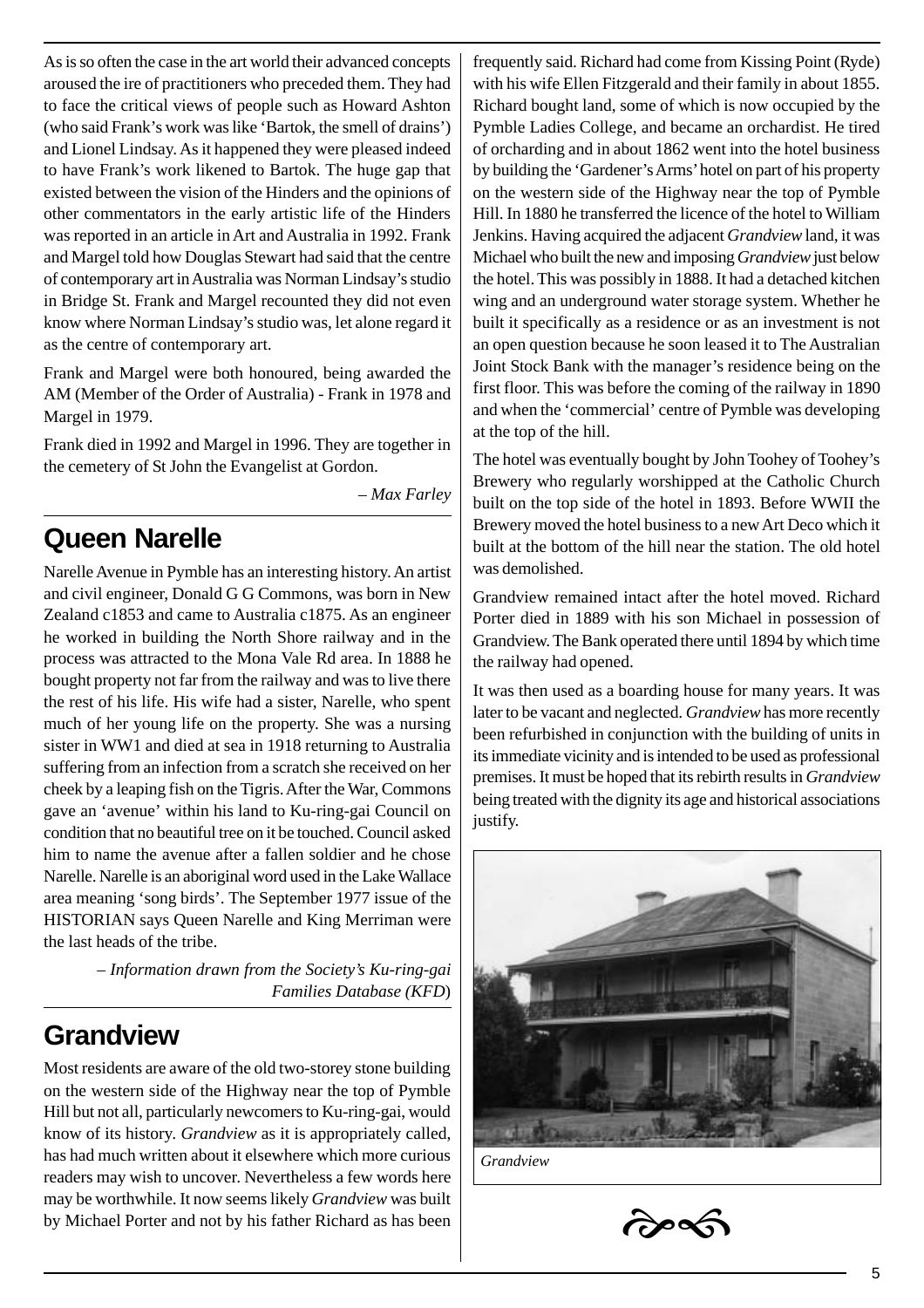# Family Matters

## **Members Meeting 1 October**

At the 11am session, Jo Harris showed the 15 members present the Convict Anthology CD now installed on all computers, and compiled by Lesley Uebel of West Pymble. This is the best place to start with convict research. Some members suggested names to look up – Babbington, Bullock, Barrett, Boon. We looked at Jo's own collection of Convict books and she pointed out a number of useful books held in our Research Rooms e.g. Founders of Australia has biography of all First Fleet convicts; also Convict Musters and the 1828 Census.

About 28 attended the 2pm meeting chaired by the group Leader Jo Harris. She told us that the NSW births, deaths and marriages will soon be (ONLY) on the internet and CDs will not be available in the future. The internet version will include the mother's maiden name. Transcriptions deaths will be available after 30 years (1975), Marriages after 50 years (1955) and Births after 100 years (1905). The Latter Day Saints will not be issuing any more CDs and will utilize the internet.

Jo spoke of the convict practice of tattoos, often done on the voyage out, and the special meanings involved, e.g. anchor = hope, upside-down anchor = no hope, anchor and cross = hope in religion, heart or pineapple = friendship. Initials were used too, also birth-dates.

**Book report:** Stella Green spoke about biographies often being an unexpected but rich source of information, mentioning the book Robert Hoddle, the story of the pioneer surveyor.

**Cemetery report:** Catherine Williams described the recent Open Day at Rookwood.

Several members then spoke on some of their convict ancestors:

**Ken and Gwen Knox:** Thomas Chaseland arrived on *Royal Admiral* Margaret McMahon on *Marquis Cornwallis*

**Elaine Turnidge:** Edward Babbington on *Phoenix II* George, John and Edward Davis on *Princess Charlotte* Elizabeth Babbington on *Sir Charles Forbes Babington*

**Catherine Williams:** William Jenkins on *Champion* Eliza Tully (Carr) on *Pyramus II*

**Joy Walker:** William Bullock (Grosvenor) on *Guildford 6*

**Rob Smith:**Ann Morley nee Yates on *Britannia*, 3rd Fleet, Joseph Morley – 2nd Fleet

**Stella Green:** Maria Risley on *Experiment*

**Virginia Robison:** Abraham Martin on *Charlotte*

The raffle of pre-loved books was won by Thelma Hall (choice to be made later), and Elva Davis who chose The Fatal Shore.

*– the above report is based on notes taken by Stella Green*

## **Convict 'Finds'**

Past generations carefully buried any knowledge of convict ancestors. Villains amongst them there certainly were but in many cases they were the victims of the social conditions imposed on them. Though some feelings of shame still exist, particularly amongst older people, most families who have lived here for 150 or more years are now delighted to unearth the existence of a convict when researching their family tree. A number of our Family History members recently reported on their discoveries and we will be publishing some in our Newsletters. This time we hear from Elaine Turnidge.

#### **Elaine's Story**

Elaine Turnidge had several 'finds' including:

**Edward Bab(b)ington** (Convict 2239) was born in Lincolnshire in 1773 and transported for killing a wether sheep owned by a J Holden. He arrived in Australia aged 51 in 1824. He was assigned to Jocelyn Henry Connor Thomas who lived near Launceston. Some months after Edward's arrival, Jocelyn Thomas wrote glowingly of Edward's qualities and requested that his wife Mary and four children be allowed to come to Australia to join him. One of the children was 17 year-old Elizabeth. They arrived in Hobart in 1827. Sadly both Edward and Mary had died by the close of 1831.

**George Augustus Davis** (Convict 19250) was born in Gloucestershire in 1807 and was 17 when sentenced for stealing a quantity of meat and a pot. He arrived aged 17 in 1824 along with his two brothers aged 19 and 21 who were partners in his crime. George was not nearly as well behaved as Edward but then he was a lot younger and mature guidance would not have featured in his life here. Drunkenness, gambling and indecent conduct led to his serving time on a treadmill or chain gang.

George Davis and Elizabeth Babington married in Hobart Town in 1830. They had four children in Hobart. The Baptism Records at St David's describe George as a 'rope maker'.

Interestingly, Elizabeth and the children travelled back to Edward Babington's county of origin, Lincolnshire, where a fifth child was born in 1842. Elizabeth and the five children returned to Australia in 1843. No shipping records have so far been found showing George's movements but in 1845 he and Elizabeth had the first of five more children born in New South Wales. His occupations included Hotel Licensee, Toll Keeper and Land Proprietor. He died in 1881 and Probate documents describe him as a 'Gentleman' with a significant Estate for those times of seven thousand nine hundred and fifty pounds.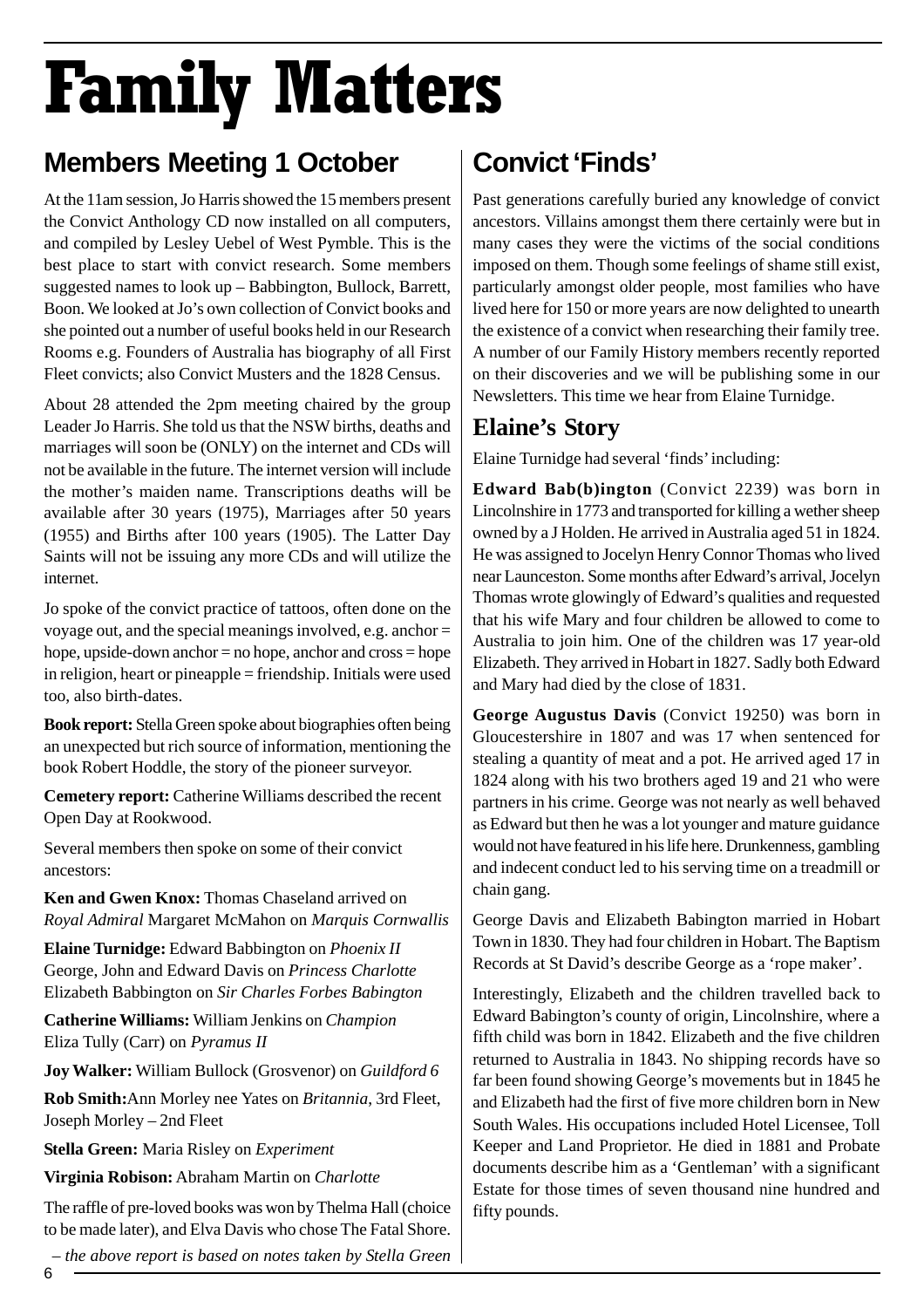Elizabeth died in 1895 and she and George are buried in a family plot at Rookwood.

Elaine Turnidge is herself descended from the Babbingtons and in 2004 went to Lincolnshire where she had a happy meeting with her cousins.

#### **Joy's Story**

A major problem for Joy Walker was that her convict forebear had an inexplicable practice of changing not only his surname but that of his children also. No doubt there was a valid reason for it in his own mind but impossible to discern after all these years. This obstacle has struck most researchers and can be very frustrating.

**William Bullock**, born c1804 in Warwickshire, was given a Life sentence and came to Australia in 1824. He was assigned to a George Miller and went with him to Melville Island where he stayed until 1828 before returning to Sydney. He had received his Ticket of Leave in 1825.

As William Grovenor Bullock he married 17 year-old Elizabeth Reynolds and their first son was baptised also with the name William Grovenor Bullock. Their second son was James Grovenor Bullock but the third, born in 1834, was named merely Richard Grovenor without the Bullock. The confusion further thickens because William Grovenor Snr's brother **James Grovenor** (without the Bullock) had arrived, also as a convict, in 1827 aged 19. William Snr continued having disagreements with the law but nevertheless became a storekeeper at Gunning. His shop was held up by bushrangers in 1840. By 1850 he was also an Innkeeper using the name William Grovenor (without the Bullock).

Other information suggests (but does not prove) that William Grovenor Bullock's family name was indeed Grovenor but why William added the Bullock and why he dropped it when naming his third son remains mystifying. Joy, incidentally, is not directly descended from William Grosvenor Bullock but is related by marriage.

#### **Don't be a 'Throw-Out'**

Spring cleaning? Moving? Or just need more space? The Society is always looking for books and photos about Ku-ring-gai so please bear us in mind.

## **I'm not Fussy But...**

I wish I had ancestors with names like Horatio Flowerdew, Marmaduke von Stablehoff , Theopholis Thistler or even Clarence Braithwaith or Theodosia Brackenbridge not William Brown or John Hunter or Mary Wilson.

**I'm not fussy but ...** I wish I had ancestors who could read and write, had their children baptized in recognized houses of worship, went to school, purchased land, left detailed wills (naming a huge extended family as legatees), had their photographs taken once a year -subsequently putting said pictures in elaborate isinglass frames annotated with readable inscriptions and had well carved and informative inscriptions on their headstones. I wish I had relatives who managed to bury their predecessors in established, still-existing (and well indexed) cemeteries.

**I'm not fussy but ...** I wish I had family members who wrote memoirs, who enlisted in the military as officers and who served in strategically important (and well documented) skirmishes. I wish I had relatives who served as councilmen, schoolteachers, county clerks and town historians. I wish my relatives 'religiously' wrote every little event in the family Bible, kept a visitors book detailing the relationship of every visitor. Kept a Birthday book and wrote the year of birth and relationship on every entry.

I'm not fussy but ... I wish in the case of immigrant progenitors, I wish that they had arrived only in those years wherein passenger lists were indexed by National Archives, and I wish them to have applied for citizenship, and to have done so only in those jurisdictions which have since been indexed.

**I'm not fussy but ...** I wish I had relatives who were patriotic and clubby, who joined every society they could find, who kept diaries, and listed all their addresses, who had paintings made of their houses, and who dated every piece of paper they touched. I wish I had forebears who were wealthy enough to afford and to keep the family home for generations and generations and who left all the aforementioned pictures, diaries and journals etc intact in the library for me to find.

But most of all, **I wish I had traceable relatives!!!**

*– Taken from the Internet and re-written by Jo Harris Feb.2004*

## **SAG Courses**

The Society of Australian Genealogists has the following Courses scheduled:

| A Morning of Mourning. Saturday 29 October. 10am – 12.30pm. Lisa Murray, Historian at Sydney Council and             |
|----------------------------------------------------------------------------------------------------------------------|
| Ralph Hawkins, Archives Officer at SAG, will explain some of the many resources SAG has available. \$22 but \$18 for |
| SAG members.                                                                                                         |

*How to Use Rootsweb.* Saturday 29 October. 1pm – 3pm. There are many techniques available to help get the most from this website. \$22 but \$18 for SAG members